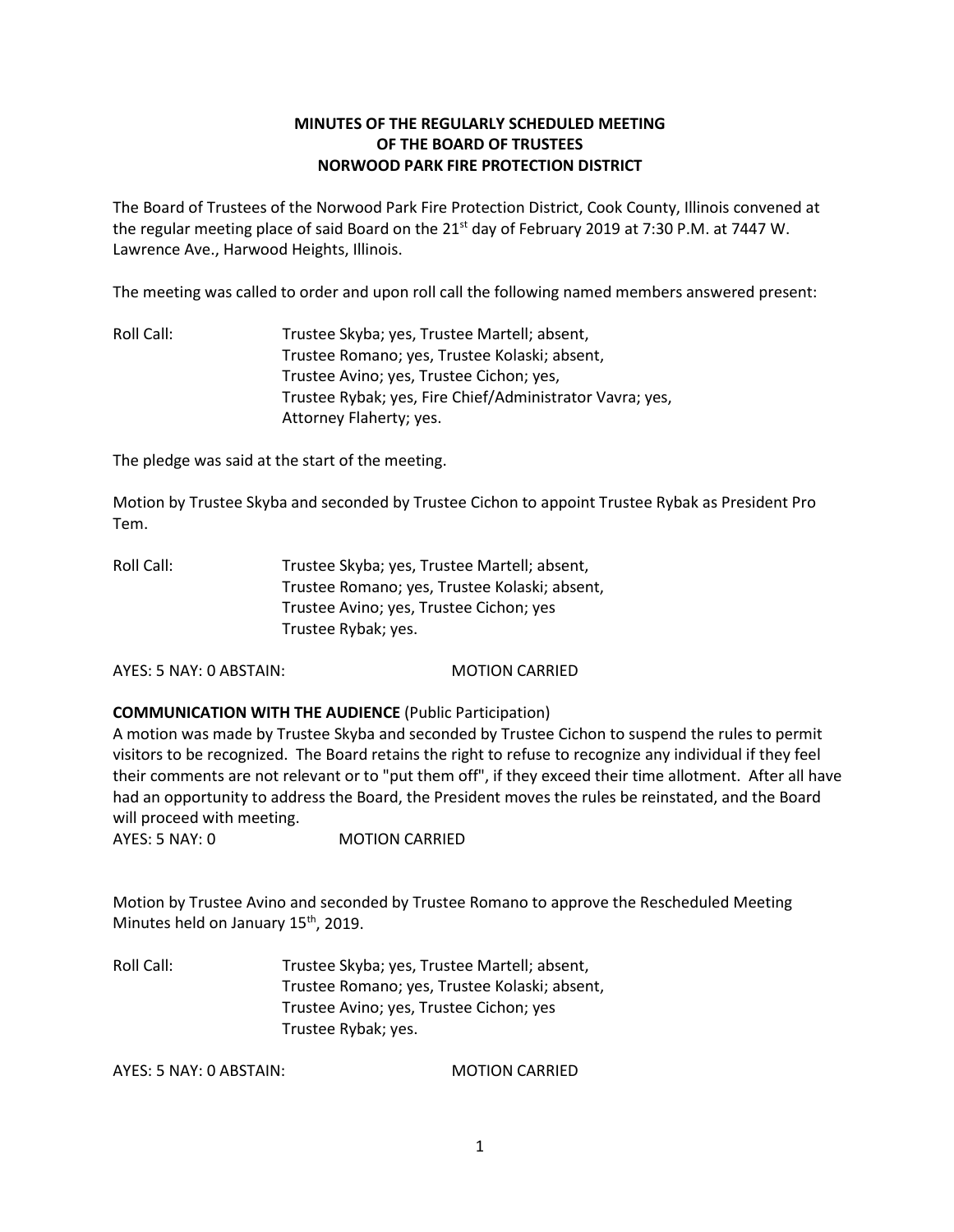Motion by Trustee Romano and seconded by Trustee Avino to approve and keep closed the minutes of the Closed Session meeting held on January 15<sup>th</sup>, 2019.

Roll Call: Trustee Skyba; yes, Trustee Martell; absent, Trustee Romano; yes, Trustee Kolaski; absent, Trustee Avino; yes, Trustee Cichon; yes Trustee Rybak; yes.

AYES: 5 NAY: 0 MOTION CARRIED

Motion by Trustee Skyba and seconded by Trustee Avino to approve payment of all current disbursements in the amount of \$724,809.12.

Trustee Romano stated that last month the bills were \$320,877. This month is \$724,809 due to timing and some special payments.

Trustee Skyba wanted to know if we received a discount on the cost of the newsletter. Chief stated there was nothing wrong with the newsletter. Trustee Skyba does not agree. Chief explained bulk mail. Discussion. Decided to avoid doing newsletters by holidays. Trustee Rybak asked questions on a couple invoices.

| Roll Call: | Trustee Skyba; yes, Trustee Martell; yes,     |
|------------|-----------------------------------------------|
|            | Trustee Romano; yes, Trustee Kolaski; absent, |
|            | Trustee Avino; yes, Trustee Cichon; yes       |
|            | Trustee Rybak; yes.                           |

AYES: 7 NAY: 0 MOTION CARRIED

**A**ccotc

### **TREASURER'S REPORT**

Schedule of Assets (Arising from Cash Transactions) January 31, 2019

| へいこしい                                                        |              |
|--------------------------------------------------------------|--------------|
| Checking and money market accounts (interest rate-APY):      |              |
| Byline Bank checking #4303503 (0.046%)                       | 86,442.36    |
| Byline Bank money market #4303498                            | 240,944.00   |
| Byline Bank ambulance billing money market #4304492 (0.295%) | 163,868.66   |
| Byline Bank-Medical #1003102                                 | 3,231.78     |
| Byline Bank- FSA #9990034868                                 | 6,431.57     |
| Total checking and money market accounts                     | \$500,918.37 |
| Certificates of deposit (interest rate and maturity):        |              |
| Belmont Bank (3.00%, 02/10/21)                               | 654,217.42   |
| Belmont Bank (2.30% 08/05/19)                                | 131,663.77   |
| Belmont Bank (2.35% 06/23/19)                                | 445,194.78   |
| Belmont Bank (3.00% 01/21/21)                                | 544,585.13   |
| Belmont Bank (2.30% 07/19/19)                                | 386,316.02   |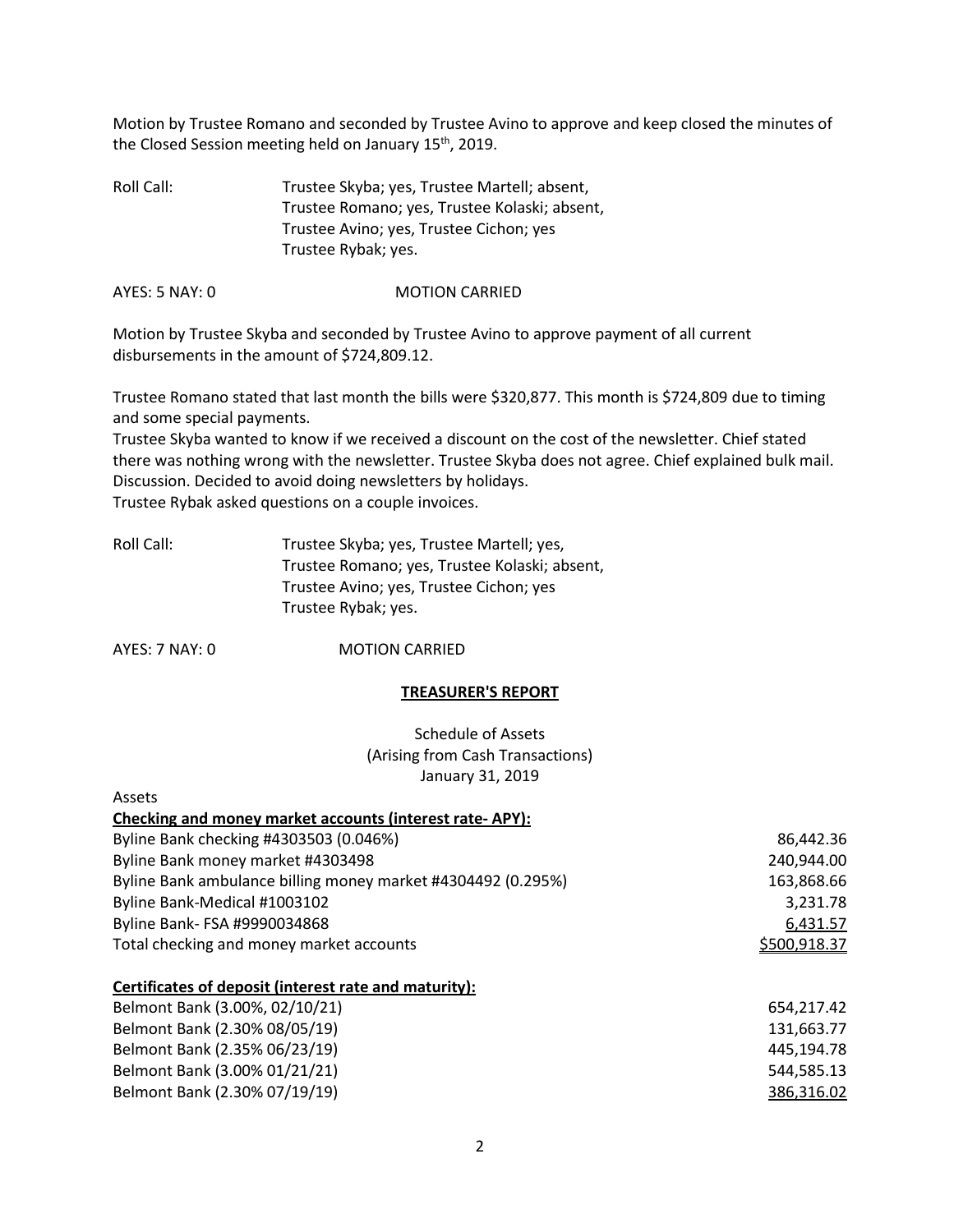Total certificates of deposit  $$2,161,977.12$ Total checking, money market and certificates of deposit  $$2,662,895.49$ 

Motion by Trustee Skyba and seconded by Trustee Cichon to approve the Treasurer's report as presented from the Financial Statement for January 2019.

Trustee Martell arrived at 7:40pm and took over President duties from Trustee Rybak.

Trustee Romano stated that January actuals are per the accountants. We should begin to receive property tax money. On projections, revenue projections have been increased due to higher ambulance billing revenue and interest received.

| Roll Call: | Trustee Skyba; yes, Trustee Martell; yes,     |
|------------|-----------------------------------------------|
|            | Trustee Romano; yes, Trustee Kolaski; absent, |
|            | Trustee Avino; yes, Trustee Cichon; yes,      |
|            | Trustee Rybak; yes.                           |
|            |                                               |

AYES: 6 NAY: 0 MOTION CARRIED

#### **Chiefs' Report:**

Chief Vavra stated that his report was given to all trustees.

Chief passed out certificates from Northern Illinois Alliance of Fire Protection Districts to the Trustees that attended.

There is currently GPS on some of the equipment to test and see if it will meet the needs of what we are wanting it to do. Chief has meeting with the company coming up to discuss the information it is gathered. Still looking at units to see the best possible solution. Currently, it updates every 30 seconds, unless lights are on, then it is updated every second.

Chief stated his report changed a little due to finding new codes to add. Statistically, we are on the same path as before. There were 34 inspections completed last month by FPB. We are looking at preplan options to be used once we have computers in the vehicles.

A couple of projects being worked on: Microwave coming over, software, looking at changing software to Emergency Reporting, Commander Erlewein and D/C Blondell are talking to departments using it and there have not been any complaints. Firehouse, which we currently use, has been bought out and are not responsive to us as clients.

Trustee Rybak asked for a list of goals for 2019. Chief stated that they have already received them last month.

Trustee Skyba asked why there were only 34 inspections. Chief explained what 7g has been doing. Trustee Skyba states that he sees 7g is getting paid. Chief explained the other things he has been completing including school inspections, which have to be filed multiple ways and take a lot longer than a regular inspection.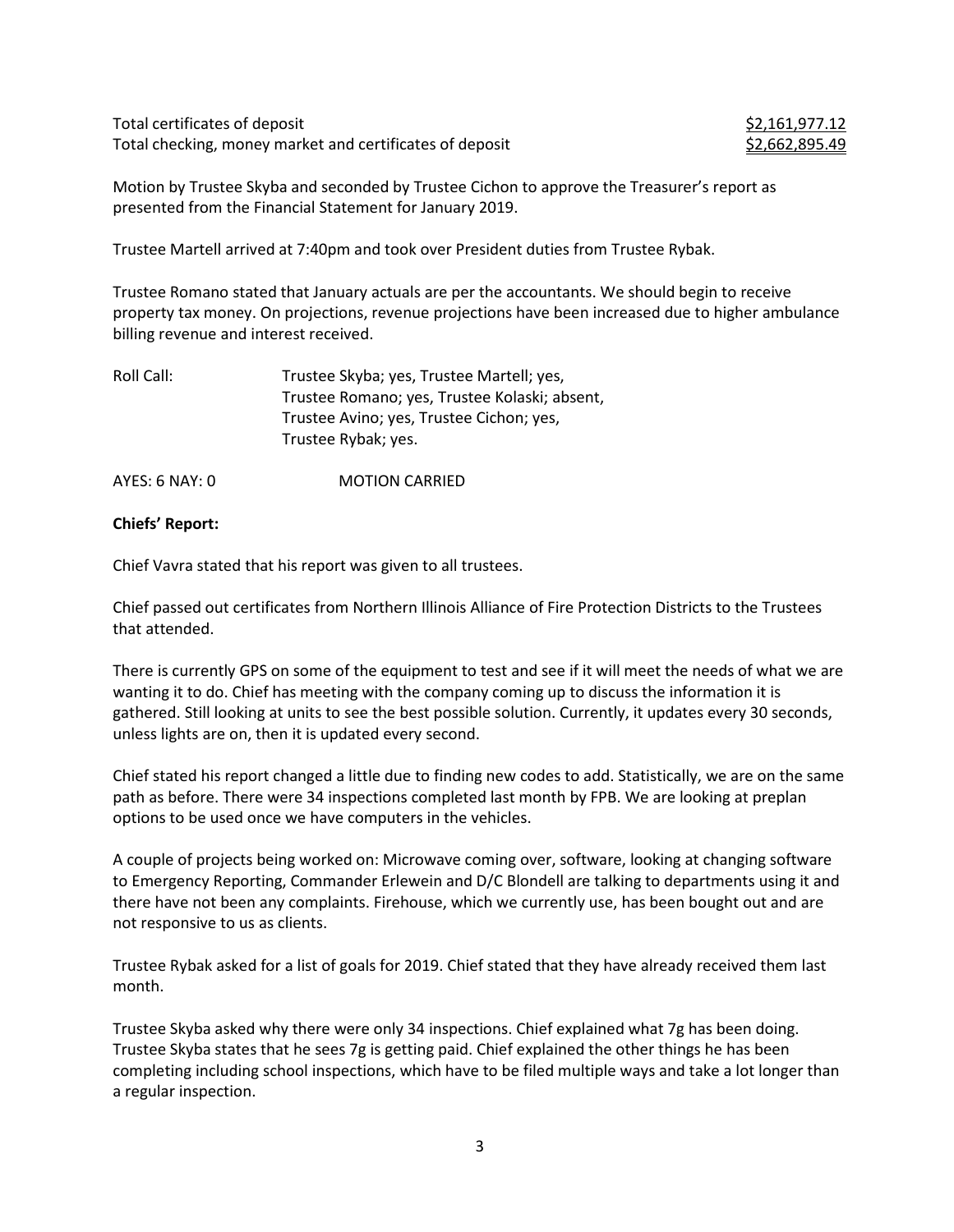Trustee Skyba why there is an increased in response time. Steve Henmueller asked to answer, he states that with current manning the way it is, they have to "jump" from one piece of equipment to another at times and this causes delays.

Discussion on statistics. Chief states we are reaching "less than 6 minutes: almost 95% of the time.

Trustee Skyba asked about the radios and if we received a grant. Chief stated we did not receive it. We went out to bid for the radios.

Discussion on the grant writer. Board would like the grant writer to do more. Trustee Skyba states there are many new grants.

Chief asked to check on the ratio on grants received.

Trustee Skyba states for the Fire Prevention Bureau, the goal was 80%, but only 20% was met. It seems like there was an issue with data entry. Chief explained that he met most of his goals for 2018 except for inspections. Chief explained his goals from last year and how everything was met except inspections. Discussion.

Trustee Martell states this needs to be taken offline, there is a deeper discussion that needs to be done at a different time.

Trustee Rybak states that items in goals were not met because it was not in correct time frame or do you give partial credit, this will need to be discussed.

Trustee Cichon asked if we got a truck. Chief explained that we are looking at a state bid, if we shop around, it would have to be the same vehicle as the state bid. We will then need to get lights, decals, etc. on the vehicle. There is a committee of D/C Blondell, Commander Erlewein, Lt. Davila and Firefighter Curran working on this. This vehicle will be set up to have the ability to take the place of the Command Car if needed. Discussion.

Trustee Skyba asked why GPS is not in the Deputy Chief and Chief vehicles? Chief stated that at the last meeting he was told to get information and prices. Trustee Skyba stated that it was to install. Discussion. Chief stated if a trustee needs to know where the D/C or Chief is, they can call.

Current system installed on 10 vehicles would be \$15,000. Trustee Cichon asked if this couldn't be done on a phone. Discussion.

Motion by Trustee Avino seconded by Trustee Rybak to approve the Chief's report for January 2019.

AYES: 5 NAY: 1 MOTION CARRIED

**Deputy Chief Report:** Report is in the Trustee's packet.

**President's Report:** Trustee Martell stated that on Social Media there is a post about the District's Pension Fund. He states that the District has always funded at the least the required minimum if not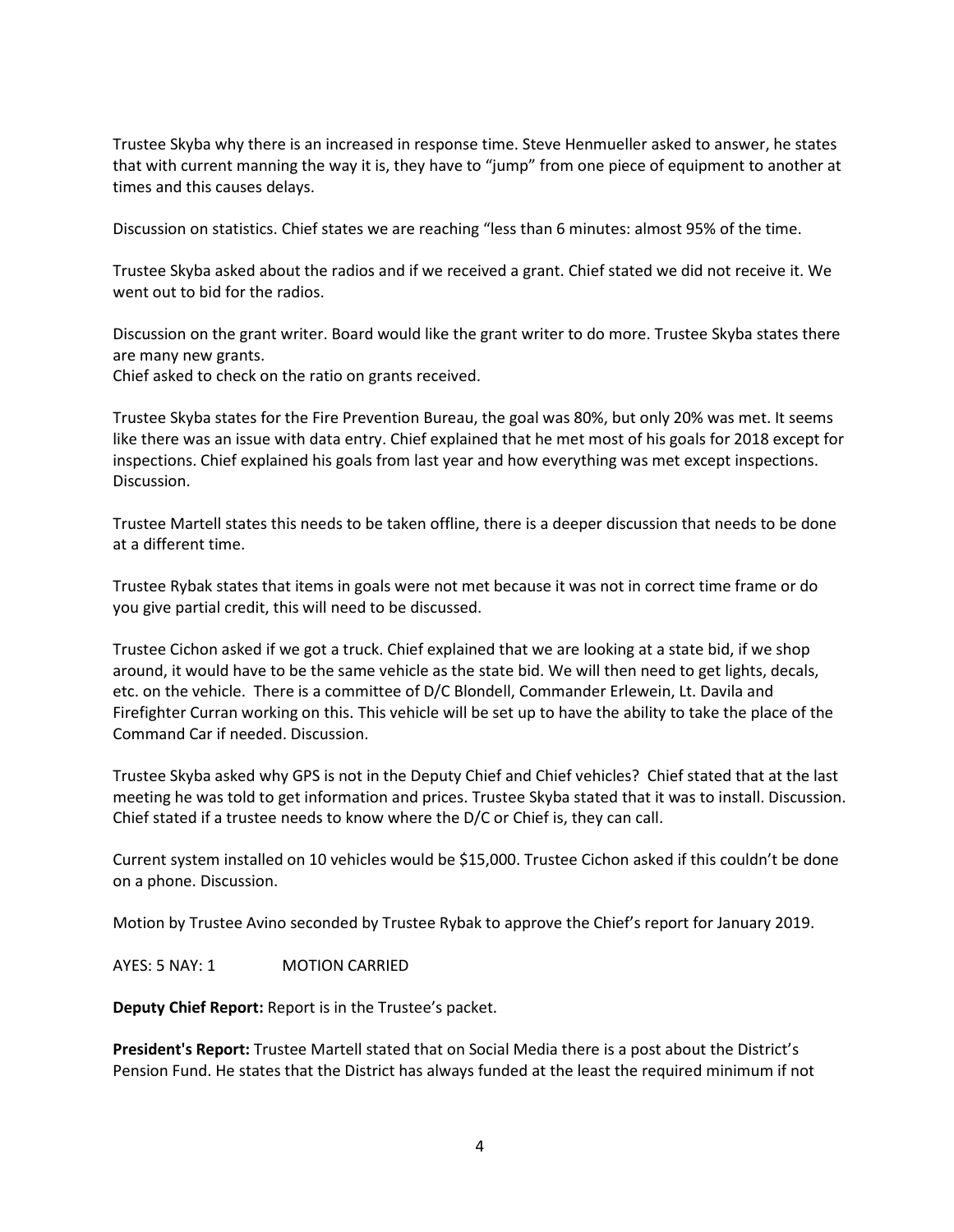more. We have had some bad luck with disability claims and bad market luck, as well as state statues, and tax caps have been part of the problem.

Tax report showed 39.7% funded. The Pension fund is 46% funded, but it is dragged down with the audit, accountant and actuary reports. The Pension Fund is fully funded by law for what we need to pay by the District.

Attorney Flaherty stated that it is imperative to know what the Pension is funded at. You need to keep the other items in another basket, the Pension is a standalone computation.

Trustee Skyba stated that as a member on the Pension Governance Board, he wanted to respond, but didn't. But it is showing up on our tax bill. Discussion. **Committee Reports:**

Finance & Information Technology Committee- Trustee Romano stated there was one spot that they were hung up on with the MD&A for the audit, it has been finalized. The Note has been executed and we received the first draw at closing. Trustee Martell stated that anything that is capital, we draw on it. The period ends in July to draw.

Building and Equipment Committee- Trustee Cichon stated the met February 13<sup>th</sup> and discussed vehicles, upgrades in building, fire gear, solutions for bathroom, bids for flooring, thermal imaging cameras (2% purchasing one and the District is purchasing one). Trustee Cichon feels the vehicles should be staggered and not purchased all at once. Discussion.

Policy Committee- Trustee Skyba stated they are reviewing Chapter 3. Trustee Martell stated the collateral policy will need to be changed to 102%. Chief stated #8 will be tabled.

Strategic Planning Committee- Trustee Martell stated there is nothing to report.

Human Capital Committee- Trustee Rybak stated there is a meeting tomorrow. Waiting on Dr. Hassard for the education piece. There are 7 firefighter/paramedics interested in MIH. We will need to purchase the equipment needed to run the program.

Community Relations Committee-Trustee Avino stated there is a list of items carried over from last year: Spring newsletter (April, draft mid/end March), Brother Fire Department with Norwood, MA, Blood Drive, Open House, Bronze to go on Marble, Smoke/CO detector program, Brick Paver program, and Safety Signs. Chief states that the Annual Report for 2018 will be done by the end of March. Trustee Avino states that he will cover our basis with the municipalities and make sure we are good to put the Safety Signs out. The 2<sup>nd</sup> newsletter for 2019 will be at the end of September so it is right before Open House.

Fire Commissioner & Pension Board Governance & Oversight Committee- Trustee Skyba stated the Pension meeting has been rescheduled to March  $7<sup>th</sup>$  and in May, the Commissioner position will need to be approved.

Fire Commissioner Report- No report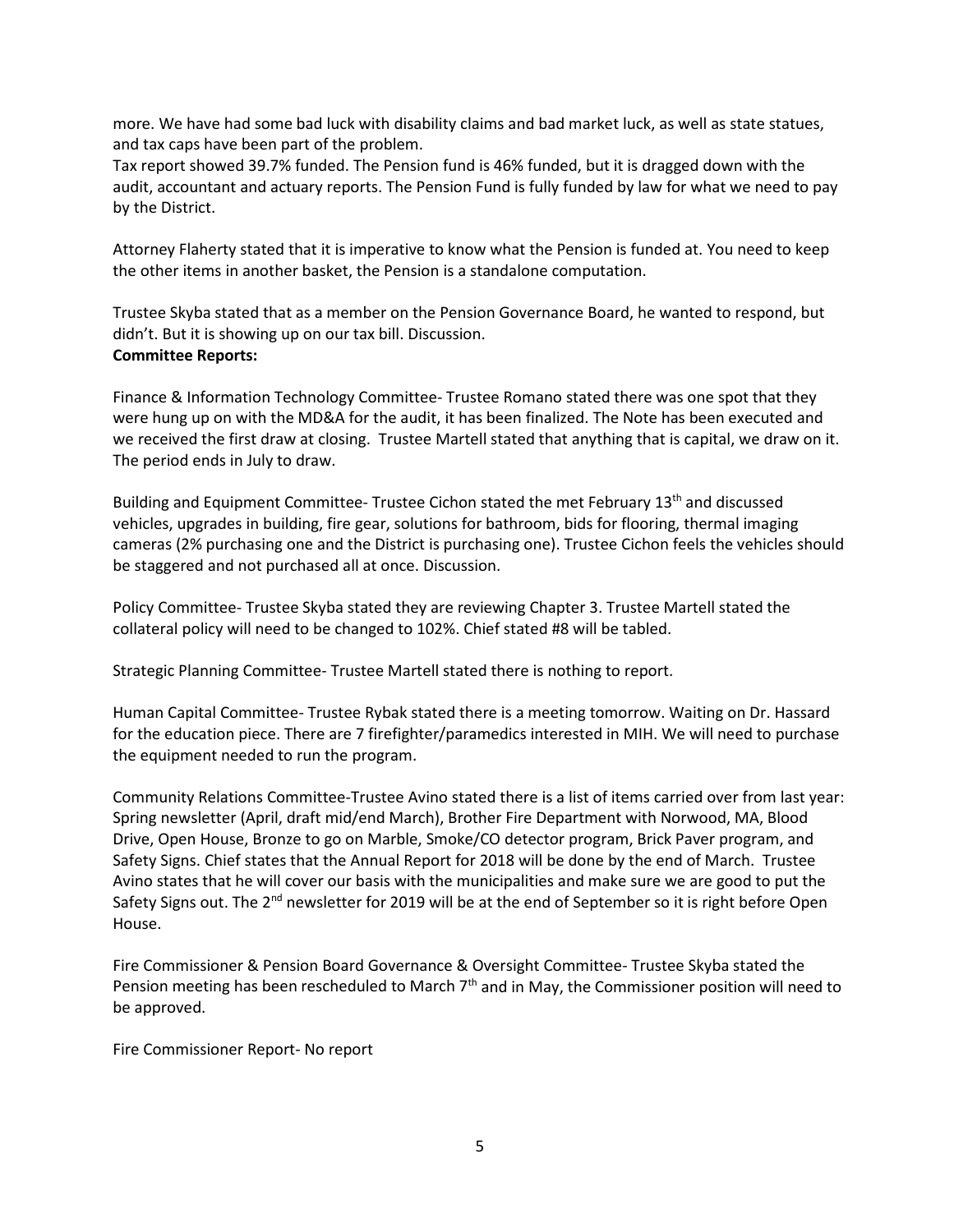Attorney Report- Attorney Flaherty stated the Pension Board will have a hearing on March 7 regarding Nagrocki and the District to intervene. Nagrocki no longer has legal counsel. CPI is 1.9%, down from 2.1%.

The new Governor didn't mention Pension reform in his run for office but has created a Pension Consolidation Committee.

There are 16 bills in the General Assembly regarding Pension consolidation.

The first Law that was signed is making minimum wage \$15 by 2025.

If anyone has a suggestion for the NIAFPS Conference topics, Attorney Flaherty is on the committee.

### **Old Business:**

Trustee Skyba stated that he asked for Trustees to report about what they learned when they came back from a conference. He stated he attended *Challenging of Aging Pension Fund Membership and Hiring a New Chief.* Discussion.

## **New Business**

Motion by Trustee Rybak and seconded by Trustee Romano to pass and approve Resolution #19-1, A Resolution Authorizing Surplus Equipment (2002 Ford Ambulance).

Chief explained that this was the ambulance we purchased so we had a reserve ambulance while we had our ambulances re-boxed.

Roll Call: Trustee Skyba; yes, Trustee Martell; yes, Trustee Romano; yes, Trustee Kolaski; absent, Trustee Avino; yes, Trustee Cichon; yes, Trustee Rybak; yes.

AYES: 6 NAY: 0 MOTION CARRIED

Motion by Trustee Cichon and seconded by Trustee Romano to approve the payout of elective sick time buyback to the following: James Cotiguala 432 hours \$14,578.80 Claude Erlewein 120 hours \$4,880.40 Arthur Koszczuk 144 hours \$6,052.32 Leigh Unger 144 hours \$4,964.40 Total elective sick time buyback \$30,475.92

Trustee Romano and Trustee Martell reviewed the buyback calculations.

Roll Call: Trustee Skyba; yes, Trustee Martell; yes, Trustee Romano; yes, Trustee Kolaski; absent, Trustee Avino; yes, Trustee Cichon; yes, Trustee Rybak; yes.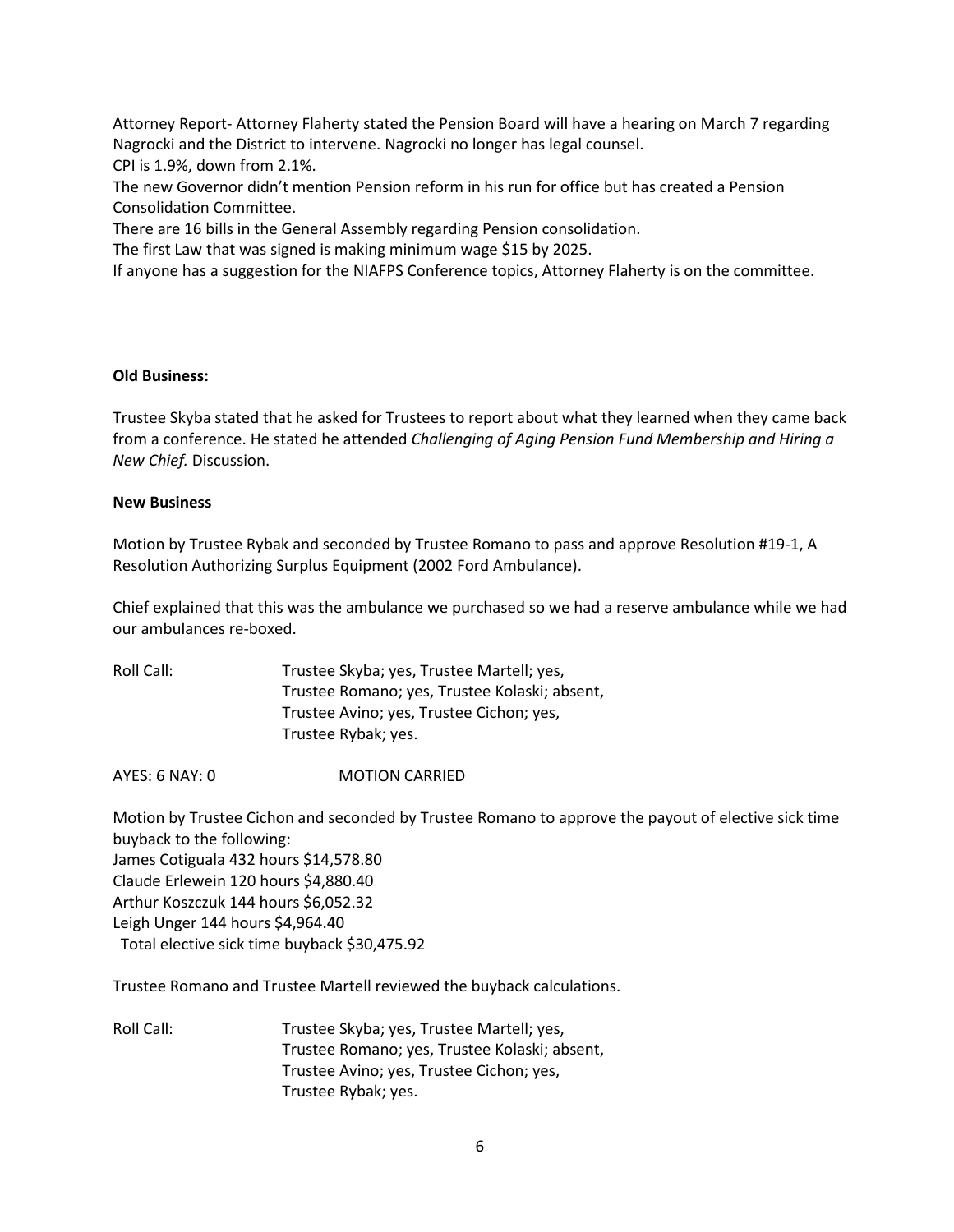## AYES: 6 NAY: 0 MOTION CARRIED

Motion by Trustee Martell and seconded by Trustee Cichon to approve the sale of the 2002 Ford Ambulance to American Response Vehicle (ARV) for \$4,500. Ambulance sold "as is" which was agreed upon in the June 11, 2018 Board Meeting.

Steve Henmueller asked if we could receive money for the repairs made to the ambulance? Chief stated there was not, this was the agreement.

| Roll Call: | Trustee Skyba; yes, Trustee Martell; yes,     |
|------------|-----------------------------------------------|
|            | Trustee Romano; yes, Trustee Kolaski; absent, |
|            | Trustee Avino; yes, Trustee Cichon; yes,      |
|            | Trustee Rybak; yes.                           |

AYES: 6 NAY: 0 MOTION CARRIED

Motion by Trustee Romano and seconded by Trustee Avino to approve the proposal with B&F Construction Code Services, Inc. to review and update current building codes to the 2018 International Code Series. Total estimated cost is \$5,500 which will be split 3 ways with Norwood Park Fire Protection District, Village of Norridge, and Village of Harwood Heights. Total cost to Norwood Park Fire Protection District is not to exceed \$2,000.

Chief stated that both Villages have agreed to this and the last code update was 2005. Discussion.

Roll Call: Trustee Skyba; yes, Trustee Martell; yes, Trustee Romano; yes, Trustee Kolaski; absent, Trustee Avino; yes, Trustee Cichon; yes, Trustee Rybak; yes.

AYES: 6 NAY: 0 MOTION CARRIED

Motion by Trustee Martell and seconded by Trustee Avino to authorize staff to request sealed bids, to be returned in March, for 2<sup>nd</sup> set of Fire Gear.

Chief explained that this was for coats, pants, and suspenders. Procedures will change for how gear is treated after a fire once we get the second set of gear. Discussion.

Roll Call: Trustee Skyba; yes, Trustee Martell; yes, Trustee Romano; yes, Trustee Kolaski; absent, Trustee Avino; yes, Trustee Cichon; yes, Trustee Rybak; yes.

AYES: 6 NAY: 0 MOTION CARRIED

Motion by Trustee Skyba and seconded by Trustee Romano to authorize staff to request sealed bids, to be returned in March, for Emergency Contract Ambulance Services.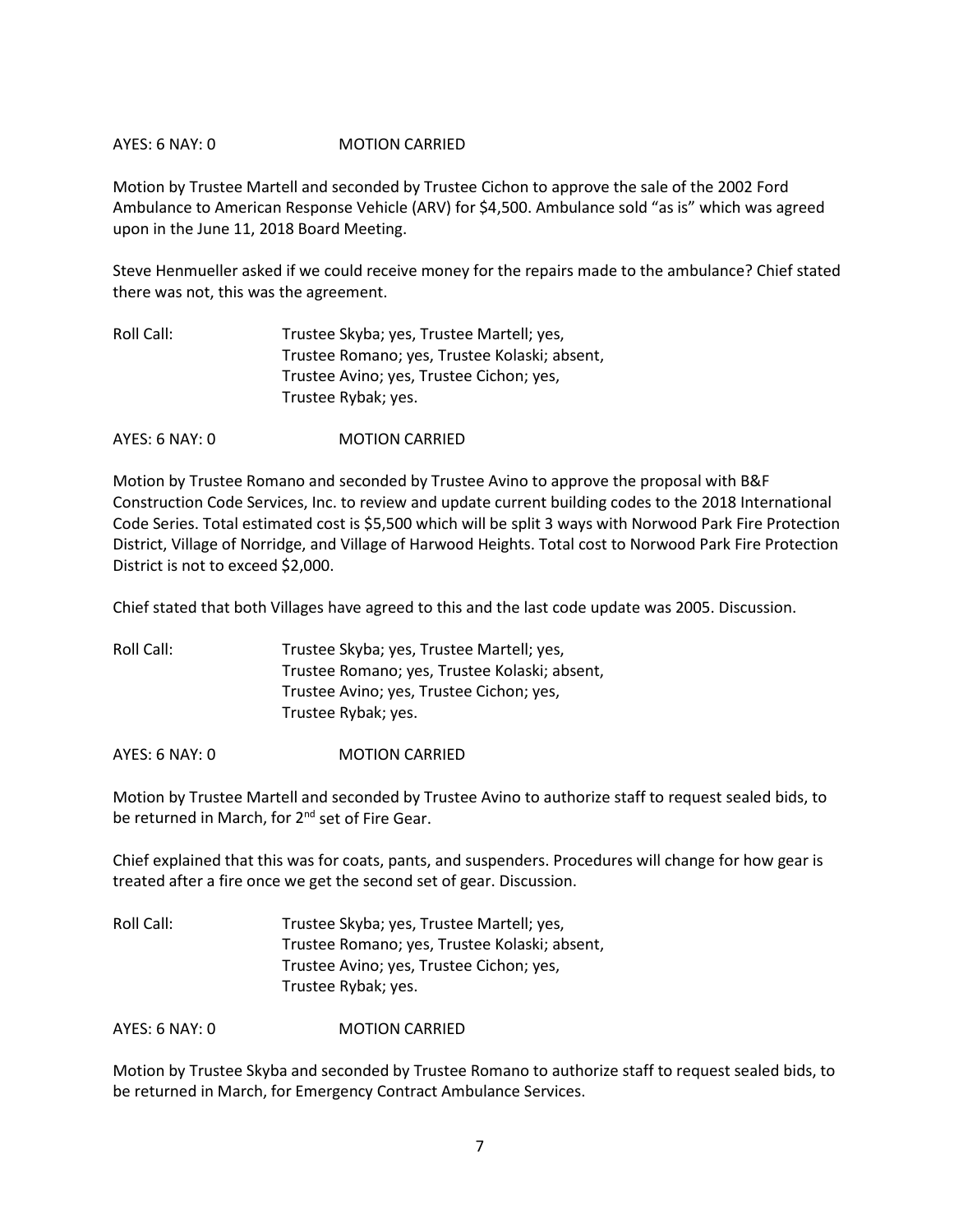Trustee Martell stated that this is for information and not that we will change. But it is a financial decision. Trustee Romano stated that it does not hurt to go out to bid. Chief explained that the contract is up in June, but there is a 1-year extension clause for 2.9%. Trustee Cichon asked why not extend for another year. Trustee Rybak stated she did not get to see the bid packet to know what she is approving. Discussion. Discussion on if we could table. Attorney Flaherty discussed the options.

| Roll Call: | Trustee Skyba; yes, Trustee Martell; yes,     |
|------------|-----------------------------------------------|
|            | Trustee Romano; yes, Trustee Kolaski; absent, |
|            | Trustee Avino; yes, Trustee Cichon; yes,      |
|            | Trustee Rybak; no.                            |

AYES: 5 NAY: 1 **MOTION CARRIED** 

Motion by Trustee Martell and seconded by Trustee Romano to approve the destruction of Closed Session Minute records from February 2017 up to and including July 2017.

Trustee Skyba asked why we are doing this. Chief explained that it is housekeeping and is done every 6 months.

| Roll Call: | Trustee Skyba; yes, Trustee Martell; yes,     |
|------------|-----------------------------------------------|
|            | Trustee Romano; yes, Trustee Kolaski; absent, |
|            | Trustee Avino; yes, Trustee Cichon; yes,      |
|            | Trustee Rybak; yes.                           |

AYES: 6 NAY: 0 MOTION CARRIED

First reading of Chapter 3 in the Policy Manual was Tabled.

Motion by Trustee Avino and seconded by Trustee Cichon to ratify the following purchases:

- Uline Ship Supplies in the amount of \$1,102.99 for a pallet of salt.
- Emergency Vehicle Services (EVS) in the amount of \$3,436.58 repair to Engine 102-leaking fuel lines.
- Industrial Organization Solutions, Inc. in the amount of \$2,970.00 for the Lieutenant's written/oral exams and firefighter candidate psych and polygraph examination.

Trustee Skyba asked if the engine repair done at EVS was the best price. Chief explained that EVS is our certified repair company. They have been priced out.

Roll Call: Trustee Skyba; yes, Trustee Martell; yes, Trustee Romano; yes, Trustee Kolaski; absent, Trustee Avino; yes, Trustee Cichon; yes, Trustee Rybak; yes.

AYES: 6 NAY: 0 MOTION CARRIED